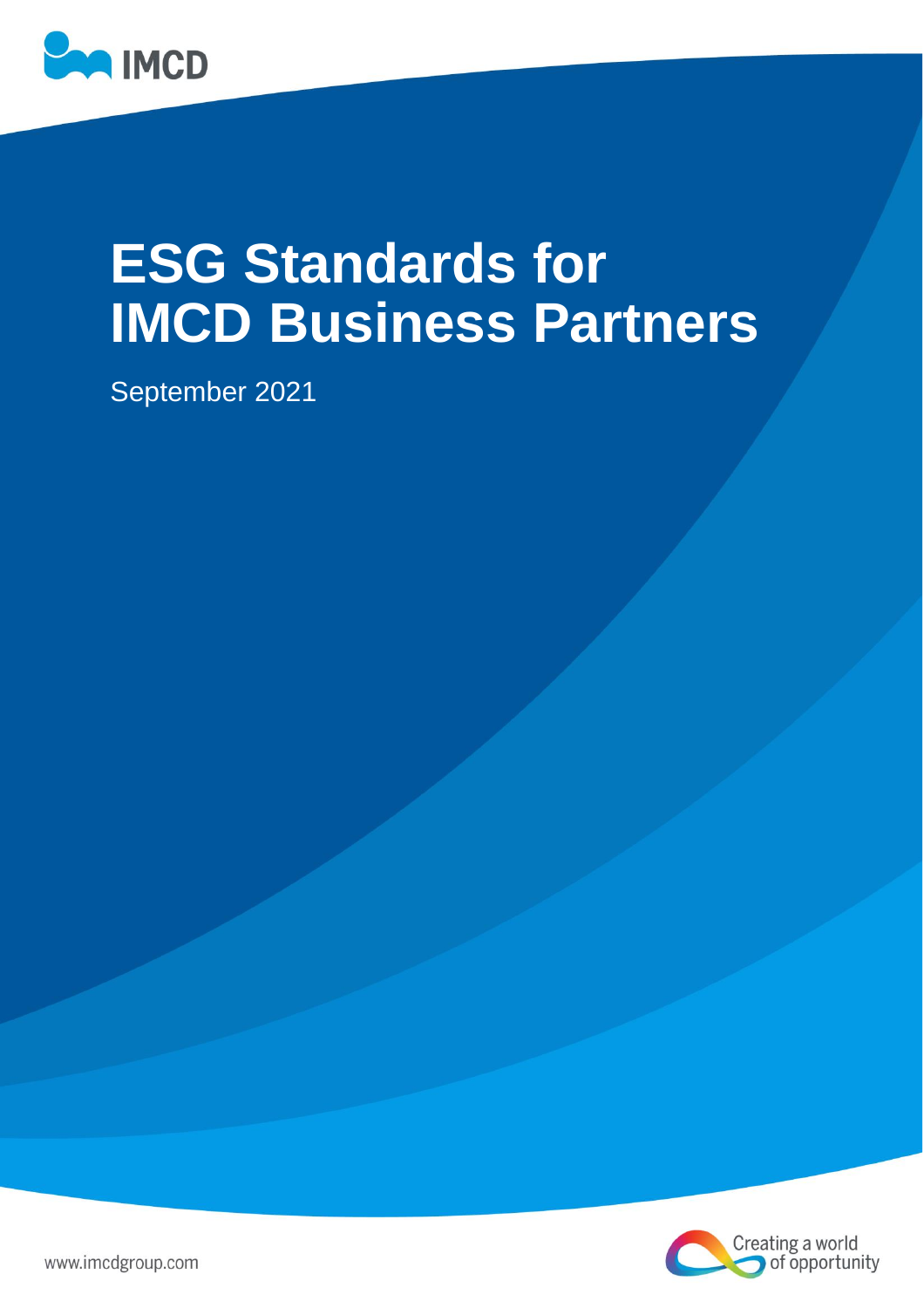

# **INTRODUCTION**

At IMCD, we have certain core values and guiding principles that are essential to the way we operate and key to fulfil our ambition to deliver sustainable and profitable growth. We strive to operate in an environmental friendly way, respect international labour standards and human rights and do not tolerate unethical behaviour. And we expect our business partners, that form an important part of our value chain, to do the same.

The behaviour we expect from you is laid out in these "ESG Standards for IMCD Business Partners". This set of standards applies to all business partners in our supply chain, whether a legal entity or individual person, that provides goods or services to IMCD or its affiliates. We expect that our business partners ensure that its own agents and sub-contractors also comply with the requirements set forth herein.

We truly believe that responsible management of our supply chain can only be achieved together. Therefore, we encourage you to contact us in case of uncertainty about these ESG standards, but also to inform us of any (potential) breach or non-compliance that you may encounter. Please contact your IMCD contact person or report any issue through the [IMCD Ethics and Compliance Hotline.](http://imcdgroup.ethicspoint.com/)

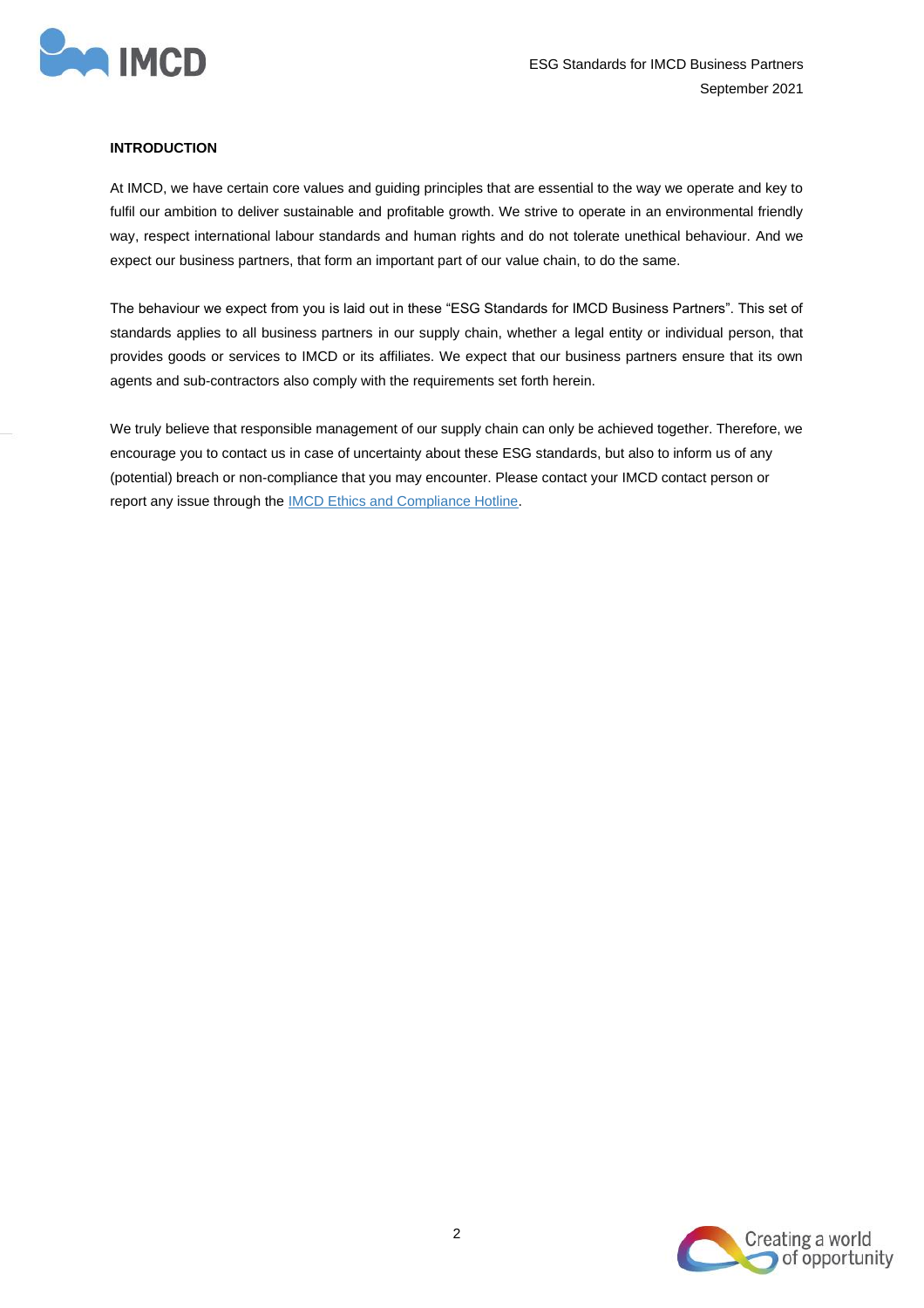

# **TABLE OF CONTENTS**

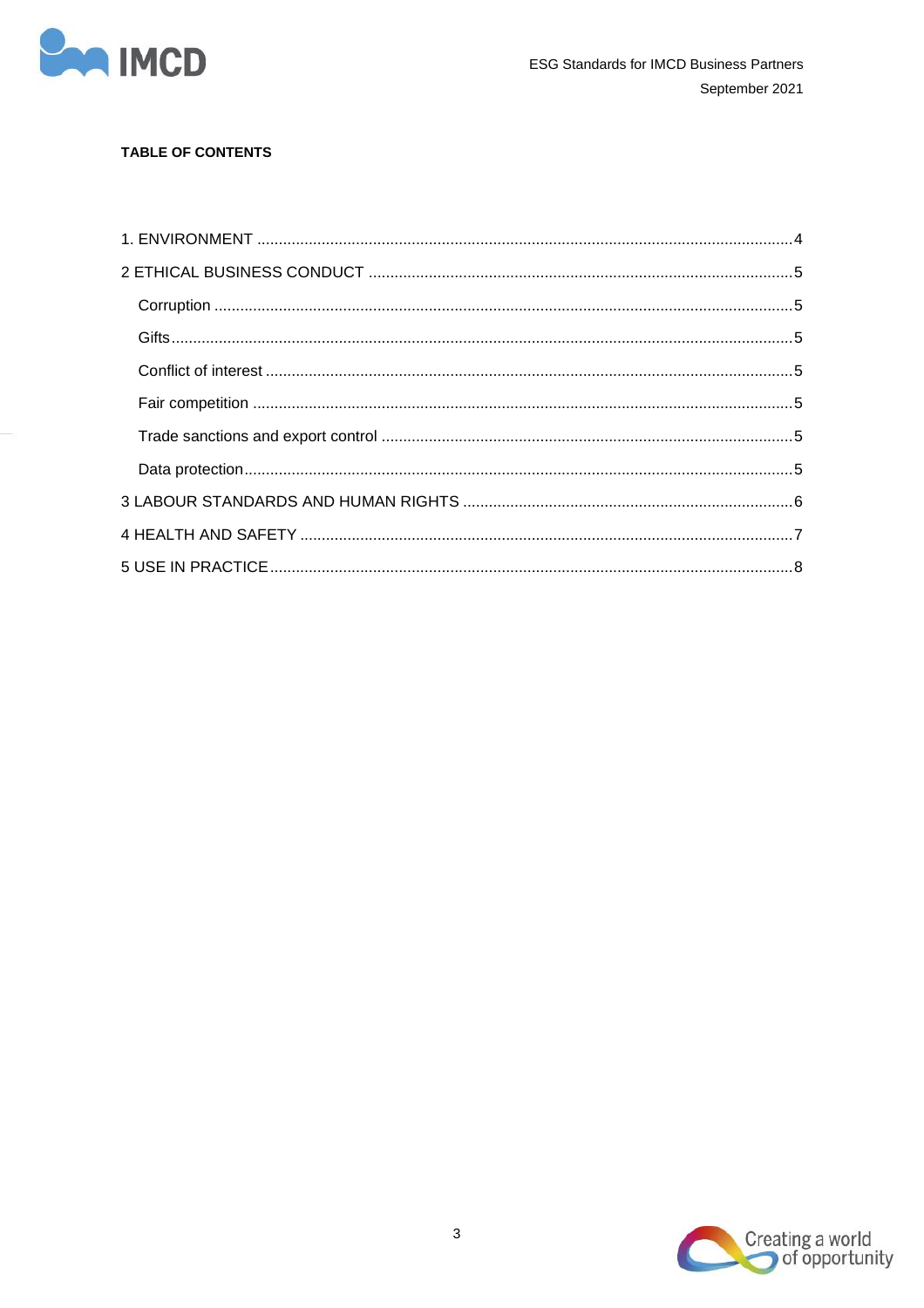

# <span id="page-3-0"></span>**1. ENVIRONMENT**

As a distributor of a wide range of speciality chemicals and ingredients, IMCD takes full responsibility for its own operations and the impact it has on society and the environment. IMCD also acknowledges that the products it distributes have societal and environmental impacts throughout their full lifecycles. Therefore, IMCD encourages responsible and sustainable operations in its supply chain.

In our sustainability strategy, we have aligned our priorities with the UN Sustainable Development Goals (SDGs) and we work to contribute to those goals that we believe we can contribute to the most:



We believe that our business partners play a vital role in reducing our impact on the environment and ask you to support us in our sustainability ambitions. We therefore expect you to:<sup>1</sup>

- Operate in an environmentally responsible and efficient manner to minimise your impact on the environment in all of you operations, products and services.
- Comply with all applicable environmental, health and safety regulations, obtain all environmental permits, licenses and registrations required for your business and follow their operational and reporting requirements.
- Where possible and applicable in your operations, conserve natural resources, avoid the use of hazardous materials and engage in activities that contribute to reuse and recycling.
- Have systems in place to ensure the safe handling, movement, storage, disposal, recycling, reuse, or management of waste, air emissions and wastewater discharges.
- If your activities include re-filling and/or re-packaging, have systems in place to prevent and accidental spills and releases to the environment or otherwise mitigate adverse impacts on the local community.

We strongly encourage you to measure the environmental impact of your facilities and transportations, including reductions achieved on emissions, waste, energy and water consumption. We ask that you pro-actively share your data with us.

If you provide warehouse- or transport services to IMCD, we may request you to take part in a third party sustainability assessment or audit.

 $1$  The principles summarised here may not all apply to you, as there is a large variety of business partners we engage with in our supply and value chain. We ask you to adhere to as many of the standards listed herein, to the extent such are relevant and can be applied in the business that you operate or services that you provide.

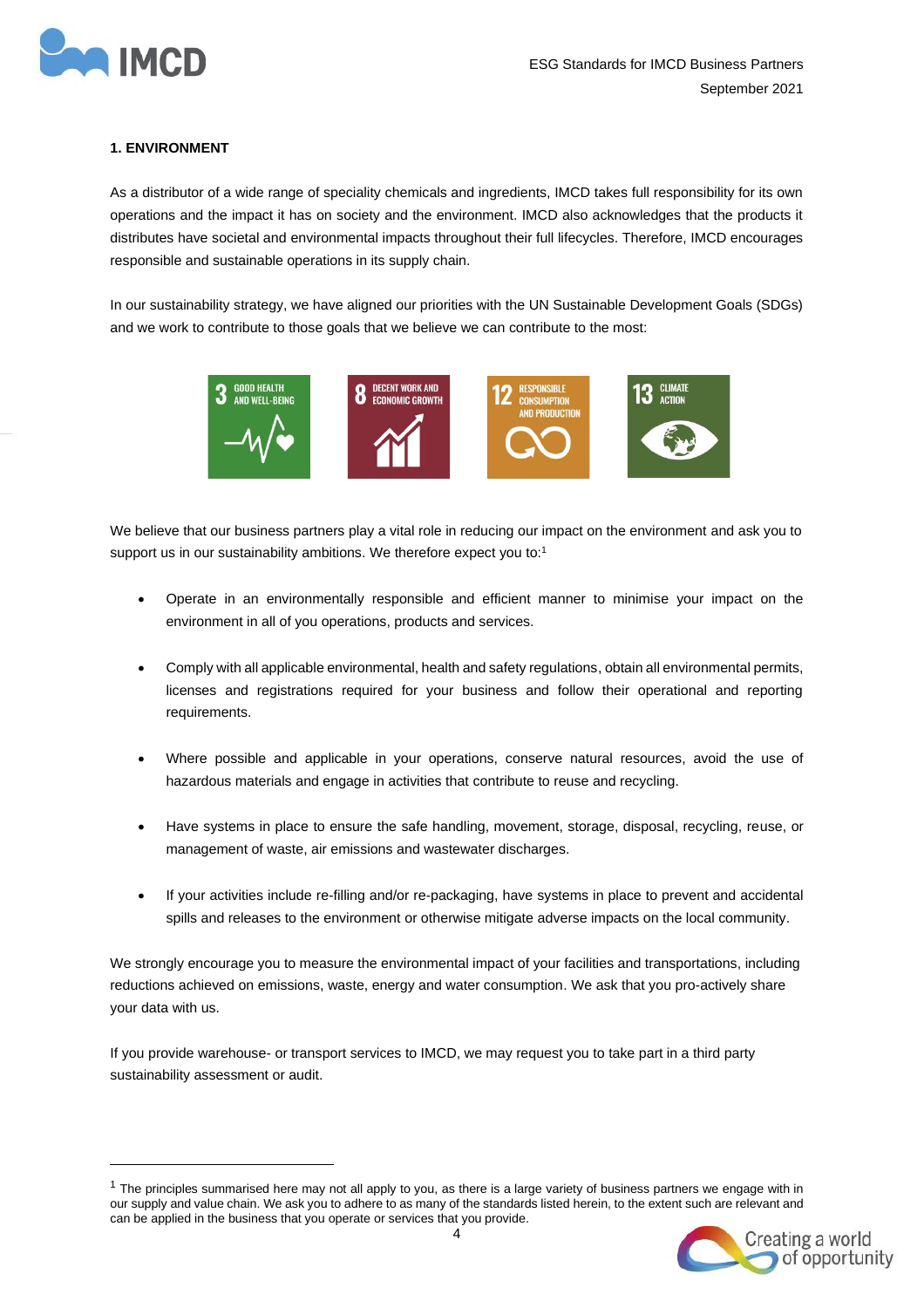

# <span id="page-4-0"></span>**2. ETHICAL BUSINESS CONDUCT**

Our business partners must adhere to the same guiding principle of conducting business responsibly and with integrity. At IMCD, we have a 'zero tolerance' approach towards unethical business practices and we expect the same from any third party we engage with.

# <span id="page-4-1"></span>• **Corruption**

As a minimum, our business partners must comply with all applicable anti-bribery and anti-corruption laws and regulations, both on a local and - where relevant - international level. We require that you strictly abstain from any form of corruption or bribery.<sup>2</sup> This includes engaging in behaviour that could potentially be construed as bribery, paying or accepting facilitation payments, but also providing any financial donation or other form of support to political parties to influence transactions with of for IMCD.

<span id="page-4-2"></span>• **Gifts**

We expect our business partners to only offer or accept gifts in the context of the execution of professional tasks. Gifts should be of modest value, customary in normal business relationships and compliant with applicable laws. Gifts in the form of cash may never be offered or accepted.

# <span id="page-4-3"></span>• **Conflict of interest**

When conducting business with IMCD, or acting on our behalf in business dealings with others, our partners' decisions may not be influenced by any personal preference or financial interest. If such a conflict should potentially exist, we expect our partners to inform their IMCD contact person up front.

#### <span id="page-4-4"></span>• **Fair competition**

IMCD supports the principle of free market competition. We expect that our business partners strictly adhere to competition laws on a local and - where relevant - international level, at all times, and inform and train their employees on a regular basis, so that they are aware of potential conflicts and can actively avoid potential competition law infringements.

# <span id="page-4-5"></span>• **Trade sanctions and export control**

It is essential that our business partners comply with restrictive trade measures, export control regulations, economic sanctions and/or trade embargoes that apply for their business. Any breach or incident must be reported to us immediately.

# <span id="page-4-6"></span>• **Data protection**

We expect business partners to respect and protect the confidentiality of information, including intellectual property rights, belonging to IMCD. You must have adequate systems, procedures and security measures in place to prevent unauthorised access to IMCD's confidential information made available to you. The personal data of our employees must be protected and may be used for legitimate and authorised business purposes only. As our business partner, you must comply with applicable privacy and data protection laws, such as, for example, the EU General Data Protection Regulation that applies globally for all citizens of EU Member States.

Any incident or breach of the above ethical business practices must be reported to your IMCD contact person or through the [IMCD Ethics and Compliance Hotline.](http://imcdgroup.ethicspoint.com/)

 $2$  Our definition of bribery includes the granting, accepting or promise of any kind of undue reward, being anything of value, including the provision of any service, gift or entertainment or otherwise, with the object of influencing or inducing the behaviour or business decisions of other parties.

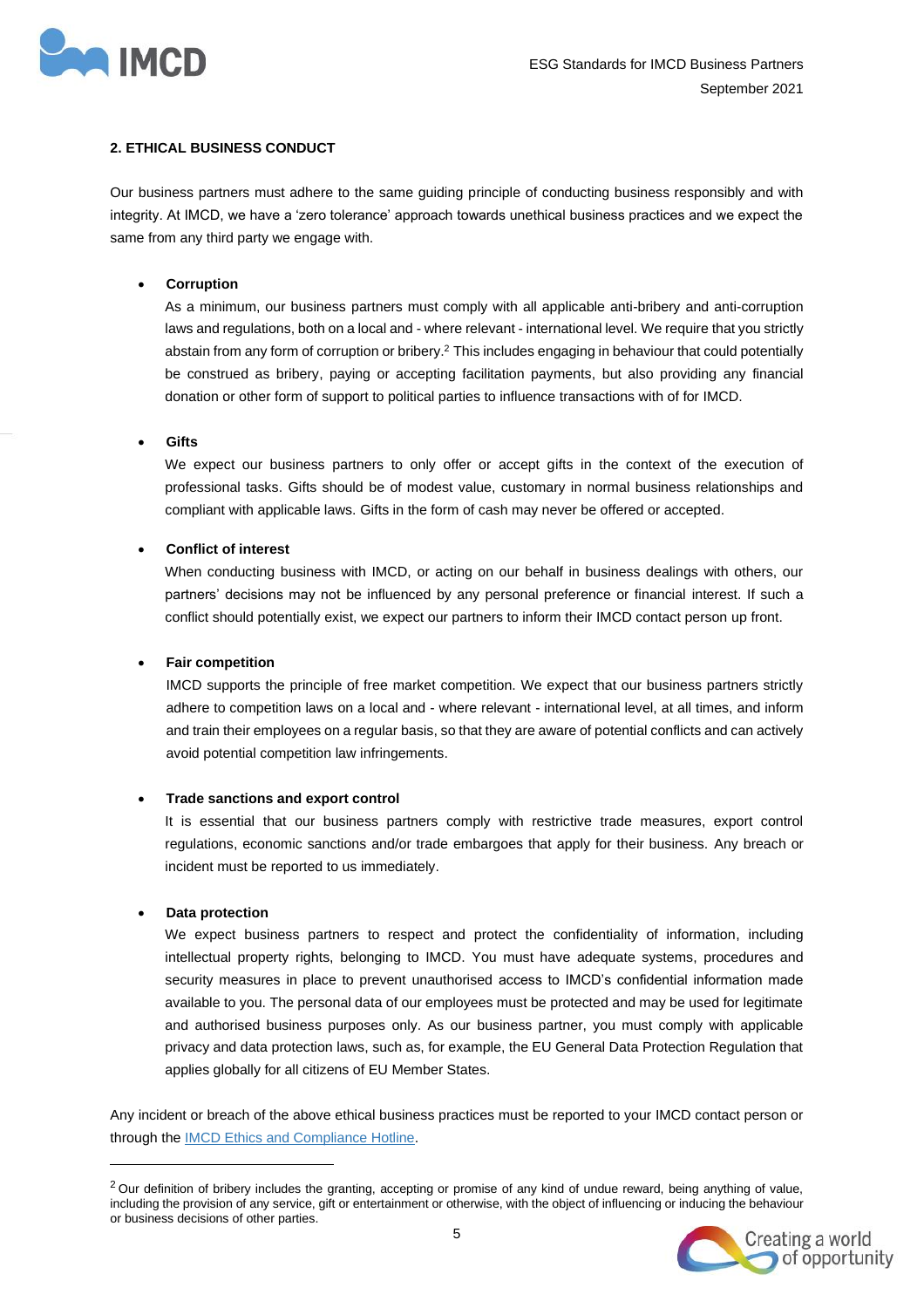

# <span id="page-5-0"></span>**3. LABOUR STANDARDS AND HUMAN RIGHTS**

IMCD promotes a safe working environment, were conditions are humane and respectful and employees are treated decent and with dignity. We support the aim of the [International Labour Organisation](file://///192.168.100.198/users/Cecile/•%09https:/www.ilo.org/global/standards/introduction-to-international-labour-standards/lang--en/index.htm) (ILO) to implement universally accepted labour standards and recognise and respect human rights as expressed in the United [Nations International Bill of Human Rights.](https://www.ohchr.org/documents/publications/compilation1.1en.pdf) We expect our business partners to do the same. More specific, we require that our business partners:

- Respect and comply with the international proclaimed labour standards and human rights, as defined by the ILO and United Nations, and ensure that their company, nor employees are involved in any labour or human rights abuse. Any infringement of labour or human rights must be reported to IMCD immediately.
- Commit to being an equal opportunity employer, by applying a zero-tolerance approach towards discrimination or harassment based on race, caste, colour, national origin, religion, gender, age, sexual orientation, gender identity or expression disability, protected veteran status, union membership, political affiliation or any characteristic protected by law.
- Do not engage in nor support the use of child, forced or compulsory labour. We expect you to adhere to the most stringent legal minimum age requirements as outlined by either the ILO or local law. No hazardous work may be executed by employees under the age of 18.
- Provide appropriate wages and working hours for all employees. This includes a commitment to ensure that all workers are paid a "living wage" (i.e., the minimum remuneration to support basic needs) in accordance with applicable local law. In the absence of applicable law or collectively bargained labour agreement, working hours must not exceed 60 hours per week, including overtime, and a minimum of one day of rest per week must be provided.
- Respect the right of their employees to freedom of association and assembly.
- Respect the personal dignity, privacy, and rights of everyone employed.
- Install and maintain an employee grievance process through which employees can report any serious issue or incident in a safe and confidential way. In absence thereof, we require our business partners to communicate to its employees that they can always make a report through the [IMCD Ethics and](http://imcdgroup.ethicspoint.com/)  [Compliance Hotline.](http://imcdgroup.ethicspoint.com/)

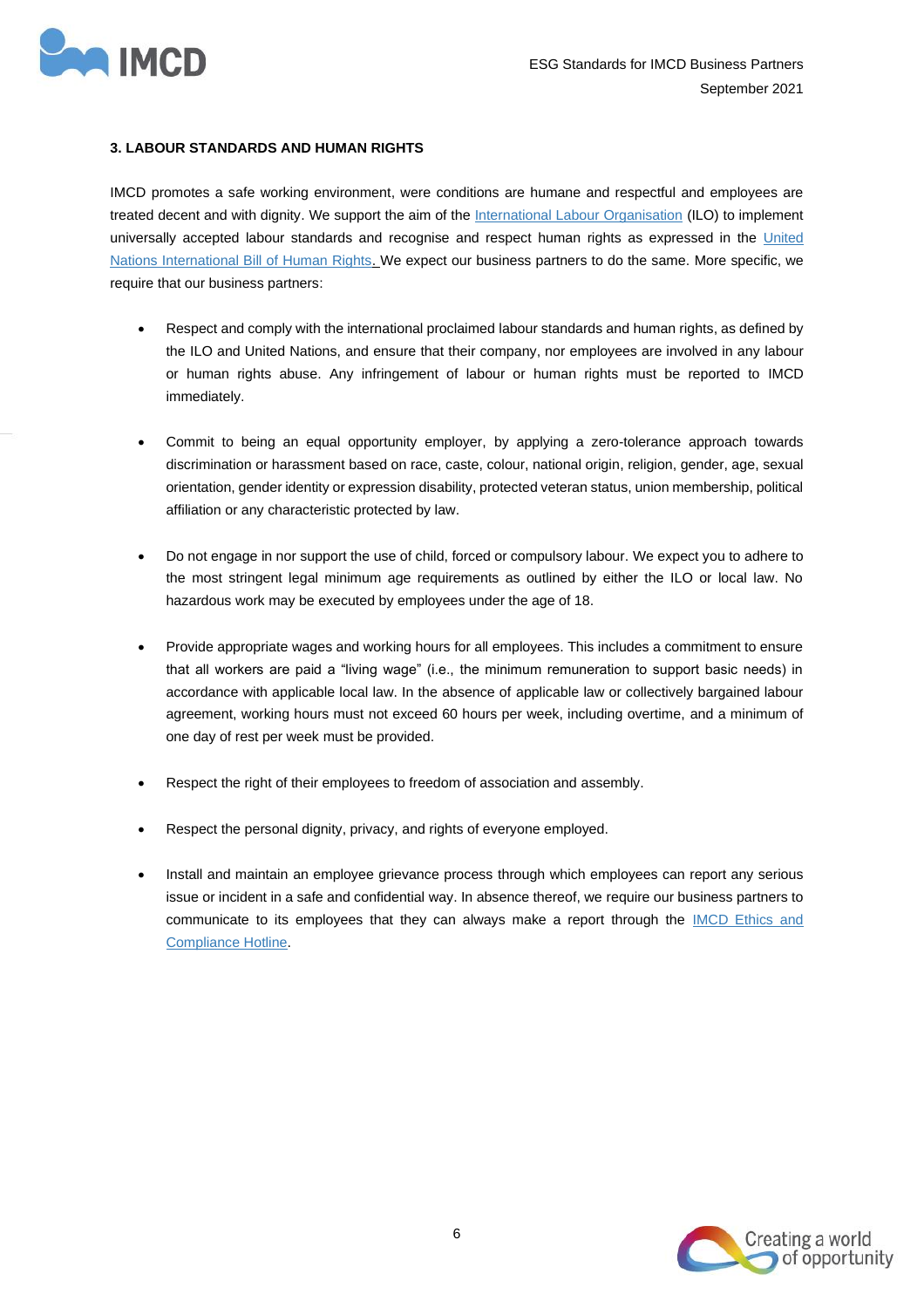

# <span id="page-6-0"></span>**4. HEALTH AND SAFETY**

IMCD considers the health and safety of its employees to be of utmost importance and cannot accept anything less from its business partners. In all your operations products and services, we require that our business partners to:

- Provide and promote safe and healthy working conditions for all employees and/or (sub-)contractors, in compliance with all applicable local laws and regulations on occupational health and safety.
- Adopt measures and processes to minimise potential accidents and health hazards, and make sure employees and (sub-)contractors are always aware of safety rules and instructions that apply them, while at work.
- Systematically and on a regular basis assess, monitor and control any operational risks of hazards, injuries or other harm resulting from their activities for IMCD.
- Have adequate processes in place to detect, respond and manage safety incidents.
- Install and maintain an employee grievance process through which employees can report any serious issue or incident in a safe and confidential way. In absence thereof, we require our business partners to communicate to its employees that they can always make a report through the **IMCD** Ethics and [Compliance Hotline.](http://imcdgroup.ethicspoint.com/)